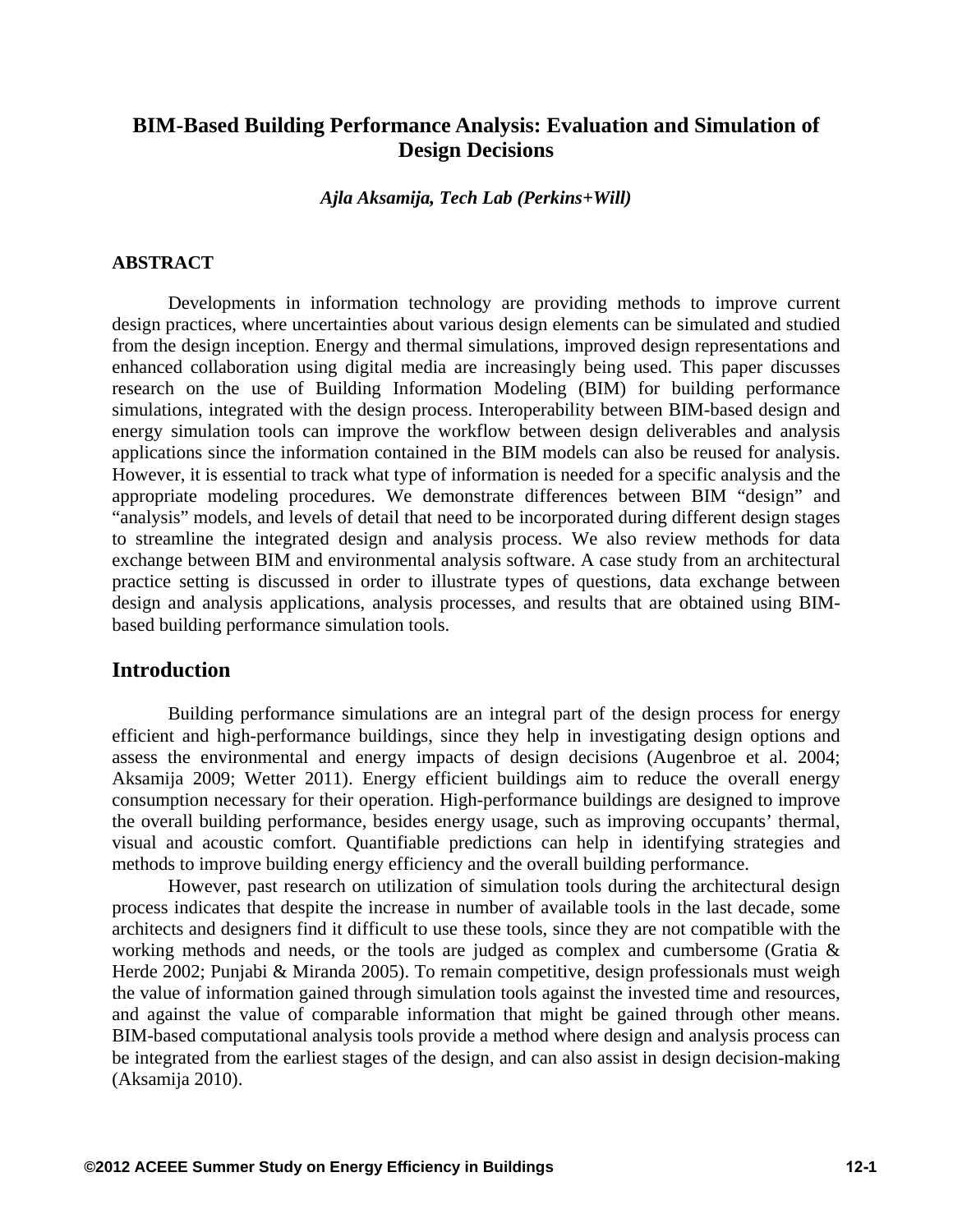### **Integration of BIM-Based Performance Analysis with Design**

In order to evaluate and optimize building performance, different analysis cycles should be part of an integrated design process. This challenges the current traditional design paradigm with a performance-based design method (Aksamija & Mallasi 2010):

- **Traditional Method** has deficiencies because (1) it may include simplified assumptions based on rules-of-thumb which can be inaccurate; (2) it may force an aesthetic feature without considering performance impacts; and (3) it may not provide performance measurement/evaluation of a certain design solution.
- **Building Performance-Based Design Method** has an ability to estimate the impact of a design solution since: (1) performance measures are investigated with actual quantifiable data and not rules-of-thumb; (2) it uses detailed building models to simulate, analyze and predict behavior of the system; (3) can produce an evaluation of multiple design alternatives.

Figure 1 shows the basic types of performance analysis in relation to the project stages, indicating what types of analysis should be performed, and when and how they relate to the BIM development process. The top part of the diagram shows the impact of decisions on actual building performance and relationships to project stages. As early as conceptual phase, the analysis should focus on the bigger design aspects such as climate information, orientation, passive strategies and building massing. Then at the schematic stage, the analysis should explore the shading methods, solar access and building envelope design options. During the design development stage, optimization of shading devices, daylight and glare studies, detailed energy performance studies, thermal analysis and optimization should take place.

The Level of Development (LOD) refers to the amount of information embedded in BIMs, and widely accepted example of LOD specification is the American Institute of Architects (AIA) document E202 (AIA 2008). For example, LOD 100 should include overall building massing, area, height, volume, and can be used to analyze building orientation. LOD 200 includes model elements as generalized systems or assemblies, and may include non-geometric information. BIMs at this stage of development can be used for performance analysis of shading devices, daylight/glare analysis, basic energy analysis, as well as thermal studies. LOD 300 includes model elements that are accurate in terms of quantity, size, shape, location and orientation, and the amount of information embedded in the models is equivalent to construction documentation. BIMs at this stage of development can be used for detailed daylight/glare analysis, detailed energy consumption analysis, as well as optimization of systems. It is important to note that these types of studies have the greatest impact on the building performance if they are conducted early in the design process (conceptual, schematic and design development phases).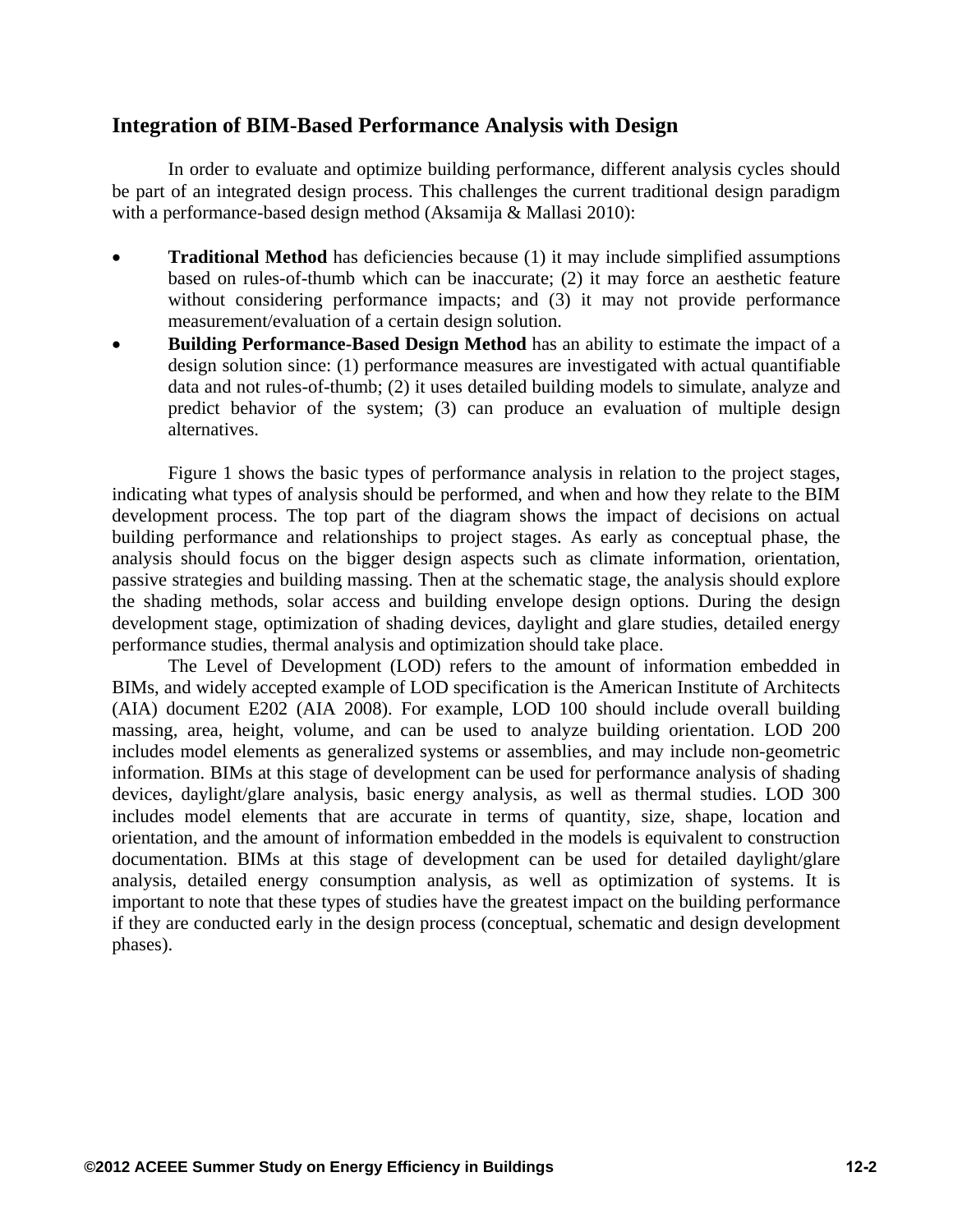

**Figure 1: Relationships between Design Decisions and Building Performance**<br>Conceptual Schematic Design development Construction documenation Construction

Design decisions and effects on building performance uncertainties in relation to "BIM Design" and "BIM Analysis" documentation, indicating recommended Level of Development (LOD) to be embedded in the BIM models corresponding to each simulation/analysis.

The simulations and performance analysis tools can be grouped into BIM-based or non-BIM based software programs. A recently conducted survey investigated utilization of building performance tools in architectural practice, particularly comparing these following simulation programs: ECOTECT, HEED, Energy 10, Design Builder, eQuest, DOE-2, Green Building Studio, IES VE, Energy Plus and Energy Plus-Sketch Up Plugin (OpenStudio)(Attia et al. 2009). With 249 responses, the survey ranked utilization of tools and investigated requirements for potential future improvements of these applications. Findings show that Ecotect is currently most widely used (156 users), followed by eQuest (123 users), Energy Plus-Sketch Up (81 users) and Energy Plus (81 users), IES VE (60 users), Energy 10 (57 users), Design Builder (54 users), DOE-2 (48 users), HEED (45 users) and Green Building Studio (27 users). The survey also reveals that different tools tend to be used during different stages of the design process, as seen in Figure 2. However, compatibility with BIM-based design software is limited to a few applications, mainly Green Building Studio, Ecotect and IES VE.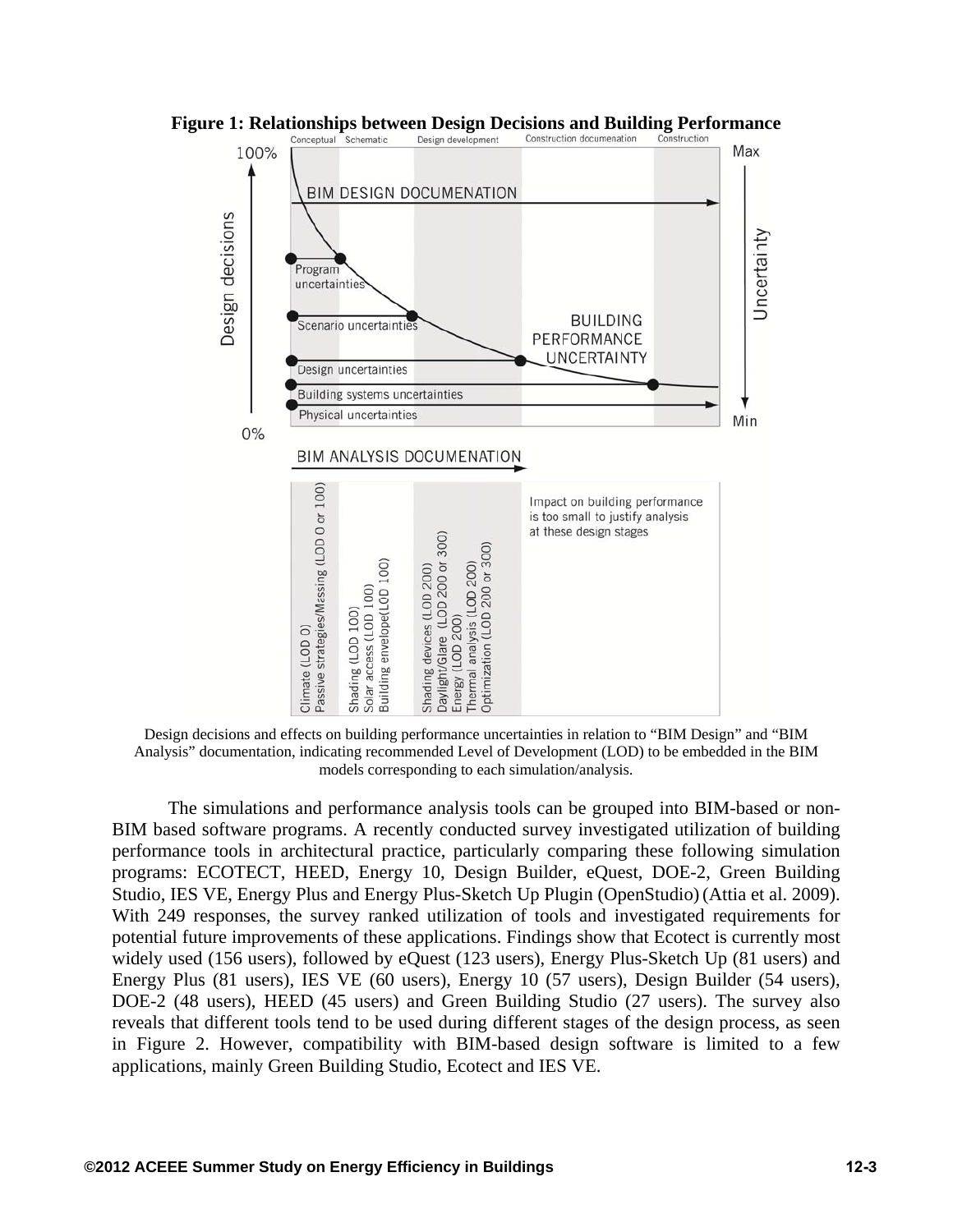

**Figure 2: Energy and Environmental Analysis Software in Relation to Design Stages** 

# **Information Exchange Methods between BIM and Analysis Applications**

Best practices for data exchange between BIM and environmental analysis software depend on the analysis objectives and what type of data is needed. For example, for determination of building massing that minimizes solar exposure or incident solar exposure on the facade, data exchange through DXF file format is adequate. For these types of studies, geometric properties of the building massing or component under analysis (for example, part of the facade with shading devices) are sufficient, as developed in LOD 100 model.

For other types of studies, such as daylight or thermal analysis, enriched information about interior spatial organization, material properties and properties of shading surfaces is needed. Therefore information stored in "design" BIM needs to be exported as "analysis" BIM. For example, Ecotect analysis software is designed to be used during the early stages of the design process and can be effectively used for a variety of analysis functions, such as shadow analysis, shading, solar exposure studies, lighting and daylight studies (Aksamija and Mallasi 2010). Data exchange between Revit and Ecotect can be performed using Green Building XML (gbXML), a schema specifically developed to facilitate transfer of building properties stored in BIM to analysis tools. The basic structure of gbXML consists of elements such as rooms, walls, floors, ceilings, shading surfaces and windows, which inherit properties embedded in the model (actual numeric values) and transfer to analysis applications.

The following model parameters are essential for data exchange using gbXML:

- **Rooms** are the basis of the gbXML file. The location and properties or room elements must be specified in the model, since all the other data is associated with these elements. Only significant spaces, corresponding to thermal zones, should be defined as rooms. Smaller supportive spaces (elevator shafts, storage spaces, mechanical spaces, etc.) of minimal impact should be grouped. Rooms must be fully bounded, and setting up correct heights and dimensions is important.
- **Analytical surfaces (Floors, Walls, Roofs):** Building elements must be bounded and connected to other elements appropriately.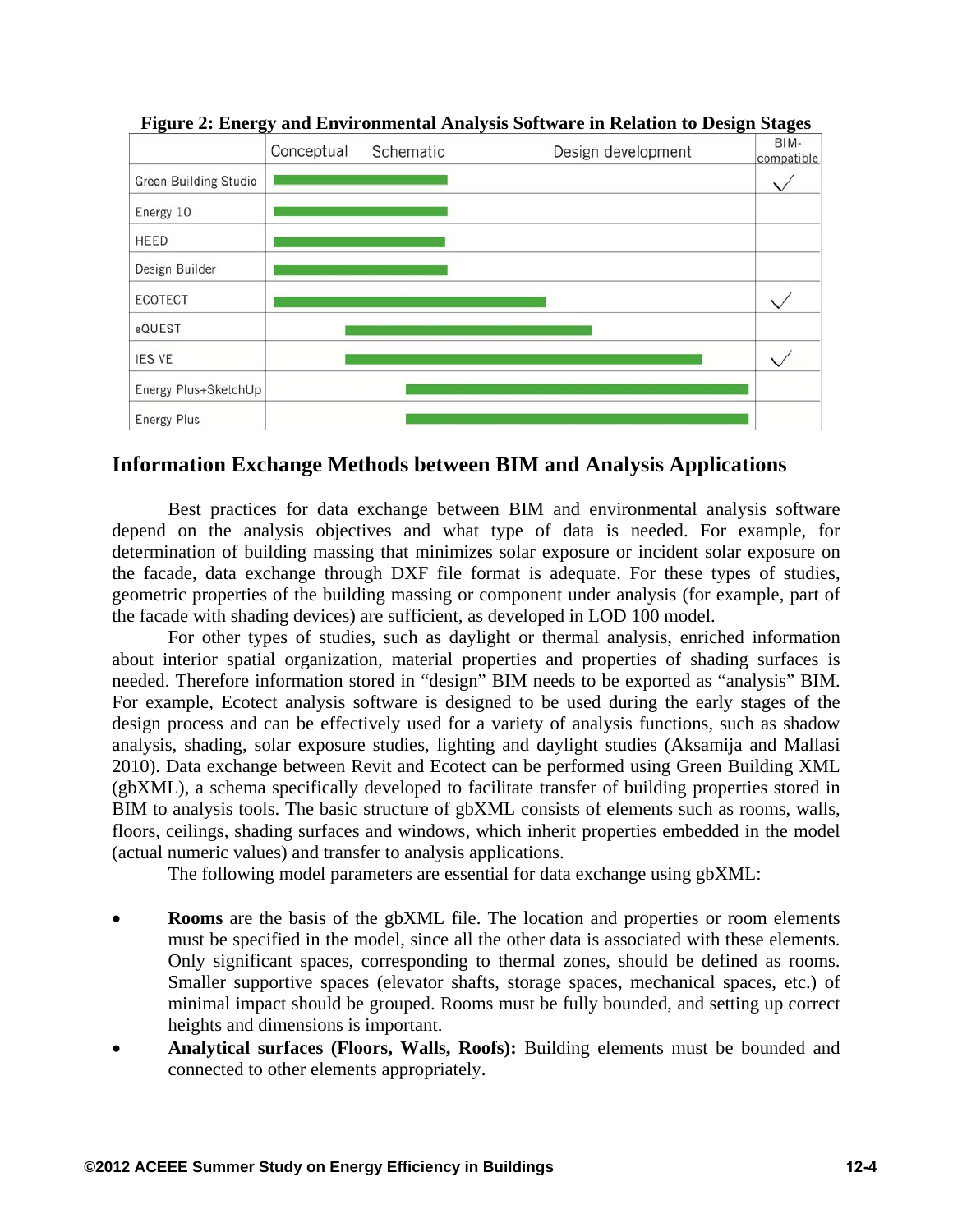- **Openings:** Windows and skylights should be defined, but their properties can be modified in the analysis application (thicknesses, U-values, visual transmittance, solar heat gain coefficient).
- **Shading surfaces:** Shading surfaces are treated as analytical surfaces (walls, floors or roofs) not bounding a room and are exported as simple surfaces.

These basic parameters can be embedded in the model from the earliest stages of the design process (LOD 100), and developed in LOD 200 to investigate the effects of different design scenarios. Figure 3 shows an example of a BIM Revit file (upper right) with information needed for the analysis imbedded in the model (rooms, their dimensions and properties), which get transferred by the gbXML file to the analysis engine. The gbXML file contains exactly the same information, shown here in a data view. The lower right image displays an analysis model created in Ecotect from the gbXML file. Different BIM-based energy analysis programs currently have different gbXML supporting capabilities (Moon et al. 2011). Therefore, this view would be different in other energy analysis software applications.



**Figure 3: BIM "Design" and "Analysis" Models** 

Upper right: Revit "design" BIM and example of room properties embedded in the model; Left: gbXML data file structure properties; Lower right: Ecotect "analysis" model generated through gbXML.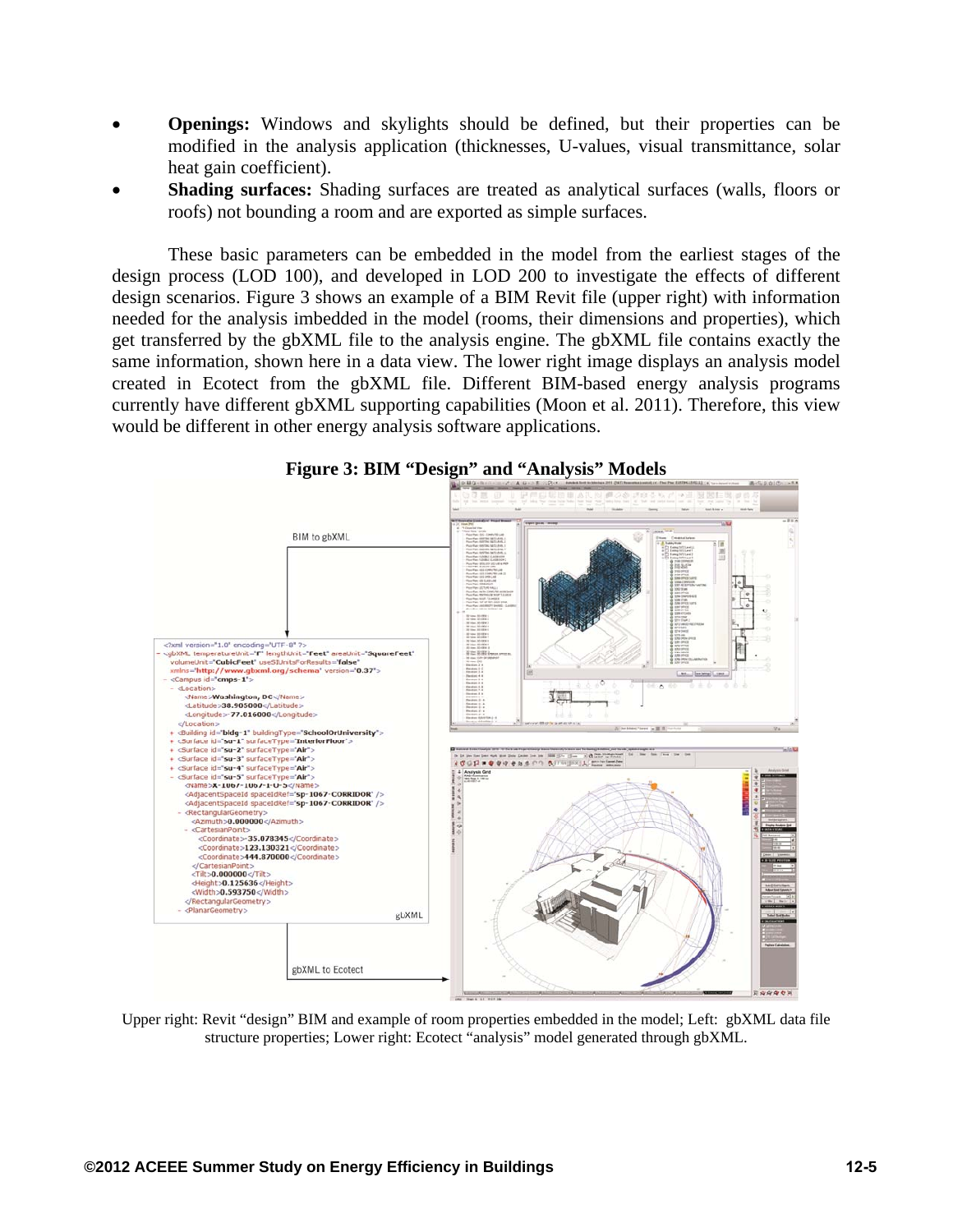## **BIM-Based Performance Analysis: Case Study**

In order to illustrate relationships between design decisions and building performance analysis using BIM, a case study is discussed examining types of questions, modeling and data exchange, analysis processes and results. The building complex (George Mason University Science and Technology, located in Fairfax, Virginia) consists of a new building and an addition to an existing academic research center, as seen in Figure 4. There is also an existing building bounding the complex along the south-west side.



### **Figure 4: Performance Analysis Objectives**

Objectives of this study were to analyze shading strategies, daylight levels and solar exposure for various building orientations and components, as well as design methods for improving performance of facades. The different analyses were conducted during the schematic and design development phases. These following objectives were investigated:

- Site context and shadow ranges for winter and summer solstices
- Addition building: shading devices on the east facade; solar exposure; daylight levels and glare for selected laboratory spaces
- Addition building: shading devices on the west facade; solar exposure; daylight levels and glare for corridor area
- Addition building: solar exposure and daylight for the north and south atrium facades
- Renovation building: shading devices on the west facade; solar exposure; daylight levels for selected computer laboratories and glare analysis
- Properties of building envelope (specifically, glass selection) for improving energy efficiency.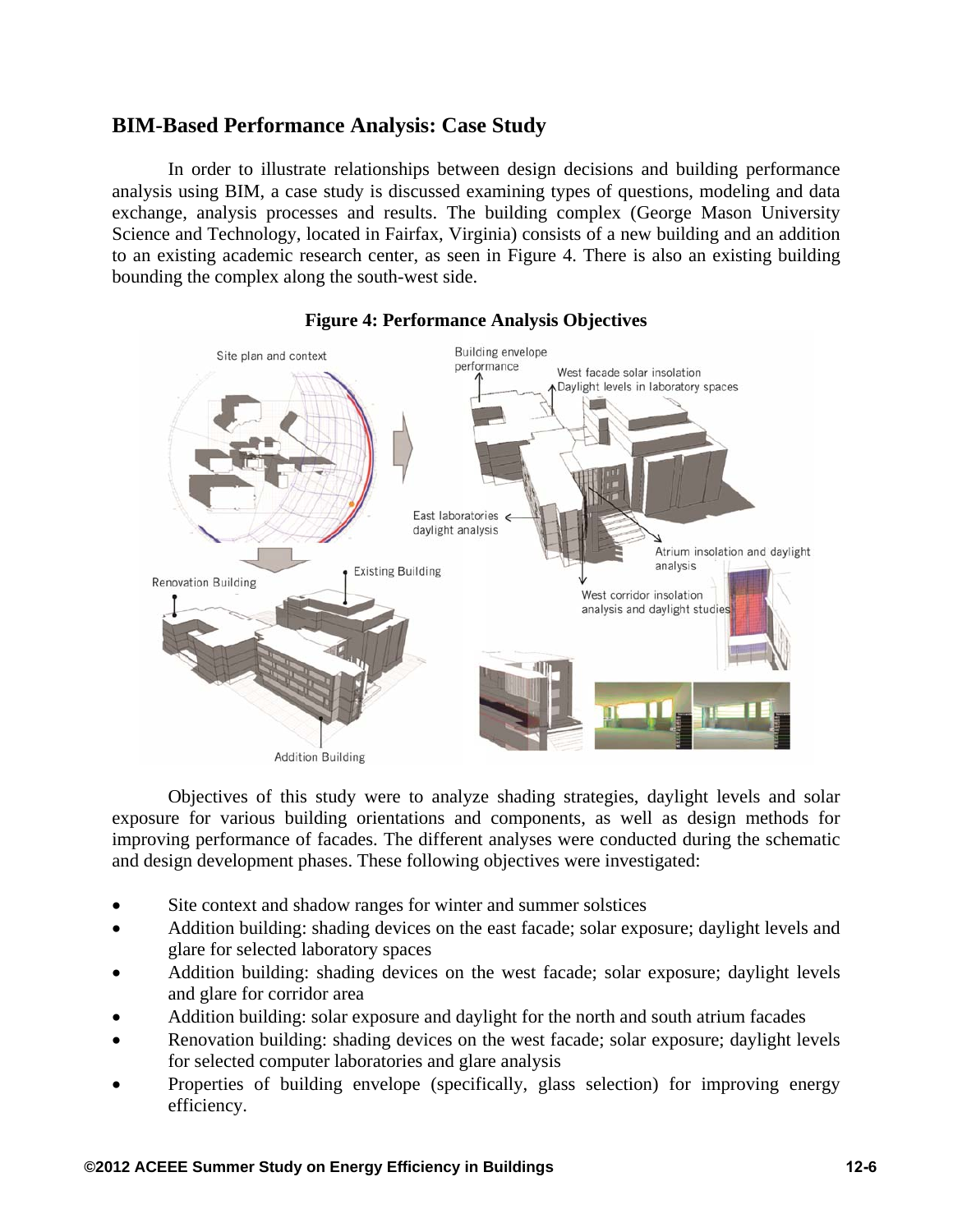#### **Information Exchange and Modeling**

The original BIM design documentation was used to create all analysis models, and the data exchange was mainly performed through the gbXML format. The analysis tools that were used to study the design effects on building performance included Ecotect (for site context, shading, and solar exposure studies), Radiance (for daylight simulations and glare analysis, where the model geometry was exported from Ecotect), Green Building Studio and EnergyPlus (for energy modeling, which are not discussed in this paper). The authorizing BIM design tool was Revit, and the design team incorporated necessary design characteristics and information to streamline the data exchange between BIM design and analysis software applications using gbXML. For example, major interior spaces were declared as "Room" elements, and their volumes, dimensions, and properties were defined in the Revit model. Open spaces, such as a large atrium connecting the Addition to the existing building, were grouped according to the major thermal zones, and also declared as "Room" objects. Smaller unconditioned spaces, such as mechanical and elevator shafts, were declared as "Rooms" in order to define and transfer their basic geometry; however, they were ignored in the analysis. Building floors, walls, and shading devices were used as analytical surfaces in the model. Their characteristics (thickness and material properties) were correctly defined in Ecotect. Openings in building facades and windows were defined in Revit, however, they were modified and changed in Ecotect.

Close collaboration with the design team was necessary in order to determine the analysis objectives, and different design scenarios of interest that were investigated. The iterative designanalysis process ensured that the analysis results were used effectively to change and modify building design attributes in relation to their simulated performance. Also, proper modeling methods and LOD necessary for streamlined information exchange between design and analysis applications highly depended on the close working relationship with the design team.

Since there were several analysis objectives of interest focusing on two different buildings, different Revit design models were used to create the analysis models. Specifically, Addition and Renovation buildings were modeled in separate Revit files for design documentation, and their respective gbXML files were combined in Ecotect to perform the holistic analysis. The LOD and the needed design information depended on the specific analysis objectives, as seen in Figure 5. For example, LOD 200 was used for shading and solar exposure studies, while LOD 300 was used for detailed building facade performance studies and daylight analysis. Also, the geometry of the surrounding buildings was important for site context studies, and their basic building massing and geometry was imported through DXF file format (LOD 100). This was useful in this specific case, since only the basic building massing, form, position of the building and the overall height is important in determining the overshadowing effects. Therefore, for this specific objective the three buildings were modeled at LOD 200 (Addition, Renovation and the existing building), while the surrounding buildings on the site were modeled at LOD 100.

It is important to note that some of the analysis models needed to be modified after the design information was transferred to the analysis applications. Although gbXML file format is useful in obtaining the overall building geometry, interior partitions, surfaces and openings, their properties may not be transferred correctly. For example, for Addition building, windows along the east facade were not placed correctly and had to be manually modified in Ecotect. Also, the floor levels had to be manually changed in Ecotect, since the floor-to-floor height was not correct (the ceiling and floor surfaces were both recognized as "floors"). Modifications of geometry and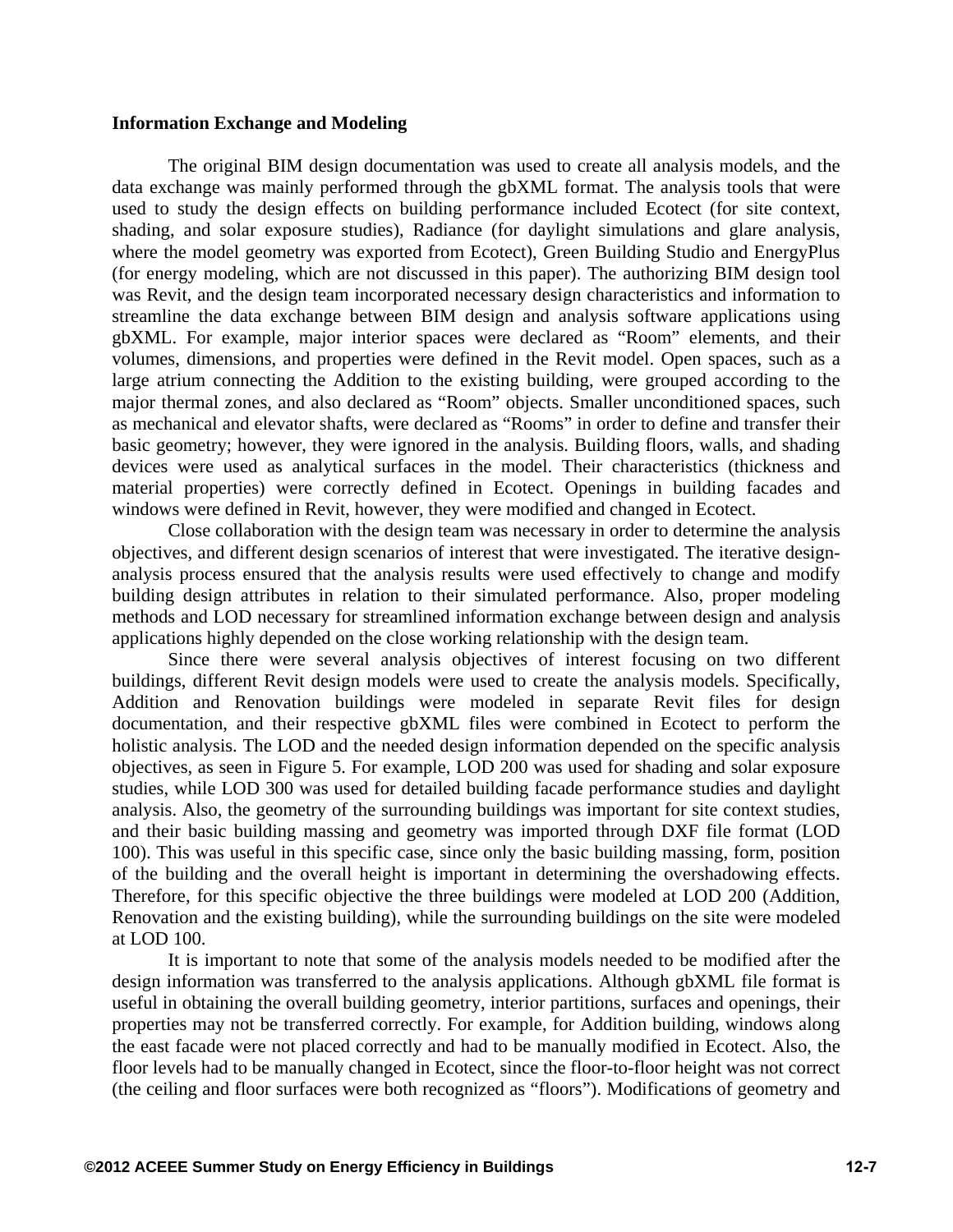preparation of the analysis models for simulations can take significant amounts of time, but are necessary steps in the analysis process. The recommendations are to start with the basic data transferred via gbXML or DXF file format, check and review this data after it is transferred to the analysis application, and model in detail only data that is needed for a specific analysis objective. It is also recommended to keep all the analysis models as separate files.

| LOD | Data exchange<br>file format | Type of data                                                                                                                                                             | Type of analysis                               | Modification of<br>analysis model |
|-----|------------------------------|--------------------------------------------------------------------------------------------------------------------------------------------------------------------------|------------------------------------------------|-----------------------------------|
| 100 | <b>DXF</b>                   | Surrounding buildings<br><b>Building form</b><br><b>Building massing</b>                                                                                                 | Solar position<br>Site context/shadow analysis | No                                |
| 200 | gbXML                        | Building form<br>Openings<br>Interior spaces<br>Windows<br>Shading elements<br>Floors<br>Walls<br><b>Dimensions</b>                                                      | Shading analysis<br>Solar exposure analysis    | Yes                               |
| 300 | gbXML                        | <b>Building form</b><br>Openings<br>Interior spaces<br>Windows<br>Shading elements<br>Floors<br>Walls<br><b>Dimensions</b><br>Interior partitions<br>Material properties | Detailed daylight analysis                     | Yes                               |

**Figure 5: Summary of LOD and Data Exchange Method between BIM Design and Analysis** 

The next sections review site context studies, shading and daylight analysis for east and west facades, and discuss in more detail the analysis process and results. This is presented in order to illustrate how performance analysis can help evaluate design decisions, and assist in decision-making by providing quantifiable data.

#### **Shading Devices and Daylight: West Façade**

For the site context/shading analysis, only overall building form and general massing information are needed, as described in the previous section. Since there is an existing building directly bounding the Addition and Renovation buildings on the south-west side (as well as other buildings in the near proximity), shadow analysis was performed for the entire site. Overall site context, surrounding buildings and daily shadow ranges for selected dates are shown in Figure 6. Gradient intensity indicates the amount of time that the selected surfaces spend in shade.

Selection of shading devices depends on the building orientation. Generally, horizontal devices should be used for south facades. Vertical devices, such as fins, should be used on the east and west facades. Since the buildings under consideration are oriented -73° from true north, relative orientation and solar position were taken into account. Detailed shading analysis was performed to understand the effects of surrounding buildings and solar access for various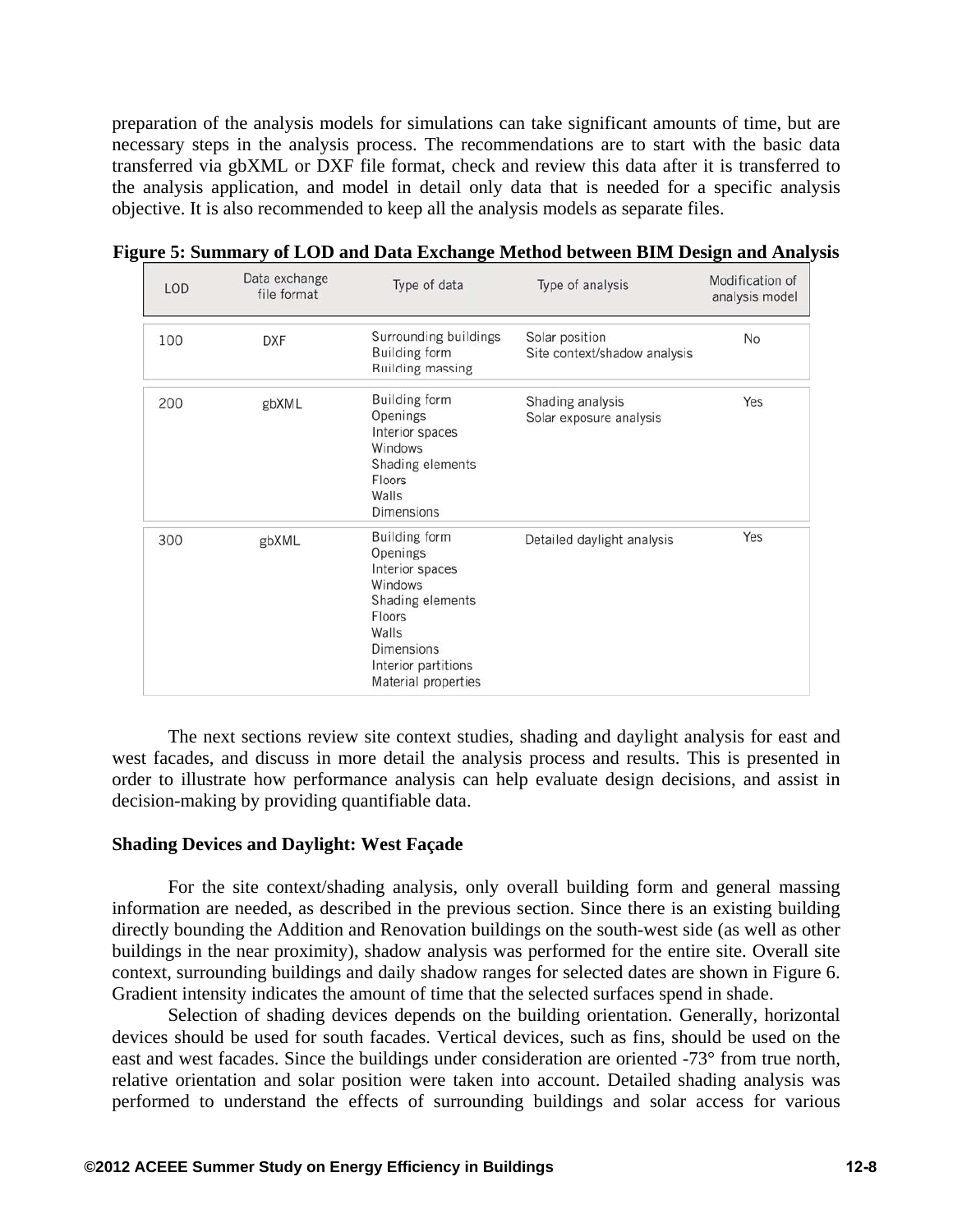building orientations, and also solar exposure analysis studies were performed for critical facades (east, west and south).



### **Figure 6: Site Context and Shadow Ranges for Specific Dates**

Figure 7 compares average solar exposure for the west facade without and with aluminum screen mesh vertical shading devices. In this case, this facade was modeled between LOD 200 and 300, including curtain wall components, mullions, glass, and shading devices. These vertical shading fins significantly reduce solar heat gains, and optimal orientation angle was also investigated to further decrease solar heat gains. The design of shading devices was changed based on this analysis.



**Figure 7: Comparison of Average Solar Exposure for West Facade** 

Left: Simulation results for facade's solar exposure without any shading elements; Right: with vertical fins.

Daylight analysis was conducted to investigate the effects of shading devices on the availability of natural light in the interior of the building. The model data was identical to the previous example, except that the properties of interior materials were included. Figure 8 shows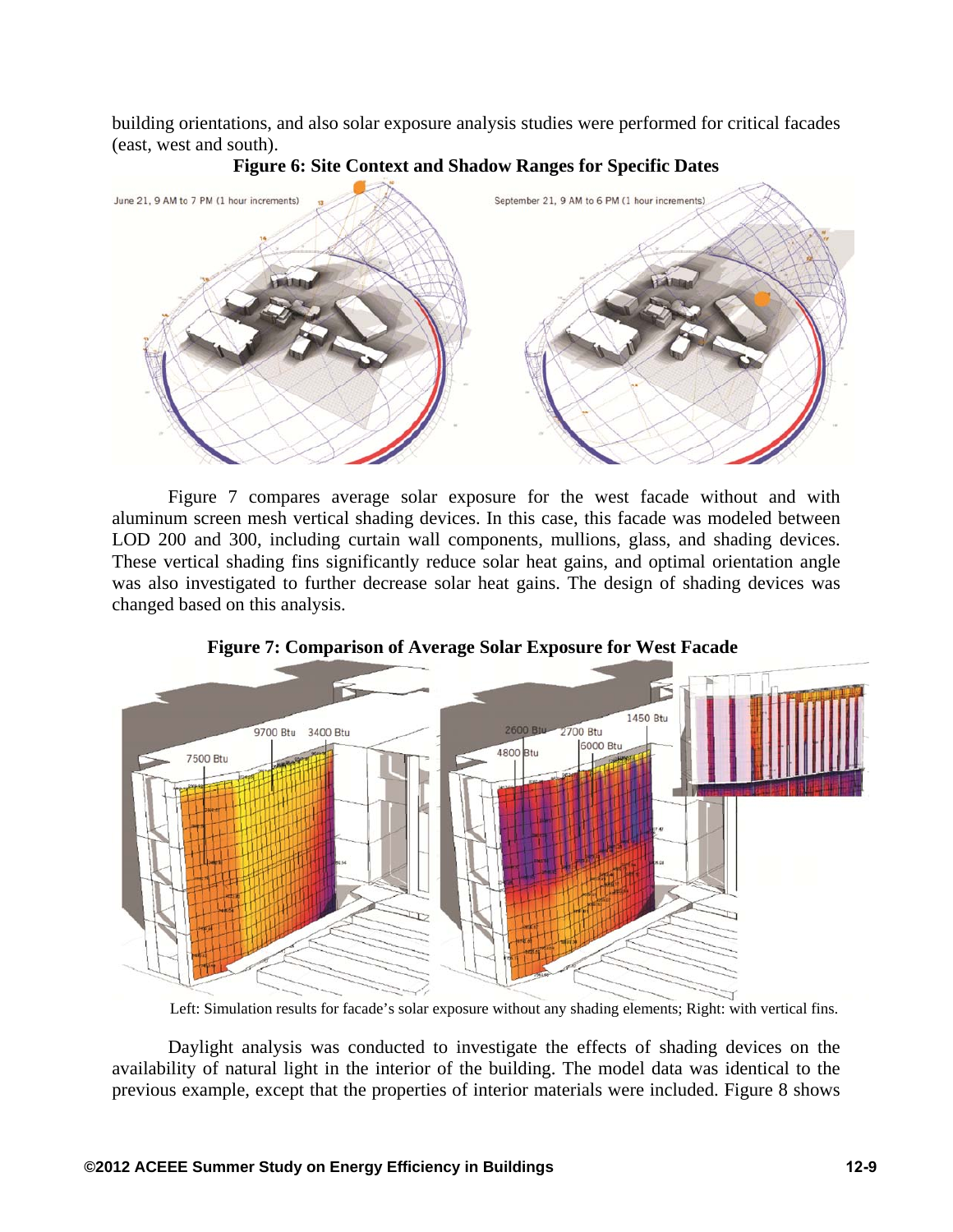daylight levels in the corridor (contour lines indicate approximately 10 fc change in values), which are sufficient for this circulation space. Therefore, it was concluded that the shading devices along the west facade effectively block solar radiation without negatively affecting the availability of natural light.





#### **Shading Devices and Daylight: East Façade**

Initial design for the east facade of Addition building included vertical fins as shading elements, since the rules-of-thumb indicate that they should be used on the east and west facades to block early morning and late afternoon sun. The model was created to LOD 200 to investigate solar access along this facade. It was found that the east facade annually receives only a small percentage of incident solar radiation (around 6%), and that on average spends 87% of time in shade. Average incident daily solar radiation is low due to the orientation and shading provided by the adjoining building, as seen in Figure 9. Therefore, shading devices (or other methods for controlling solar heat gain, such as fritted glass) would be redundant. Daylight levels for laboratories located on the second level are shown in Figure 10. These were simulated in order to investigate the amount of natural light that would be available in the interior spaces, and whether glare issues would be present is shades were eliminated. It was found that the daylight levels would not be too high without the shading elements, and that visual comfort conditions would be acceptable. The results of the analysis were implemented in the final design, and the shading elements were eliminated. Therefore, the performance simulations were successful in analyzing design decisions, providing quantifiable data that demonstrated that rules-of-thumb would be inaccurate for this specific building design.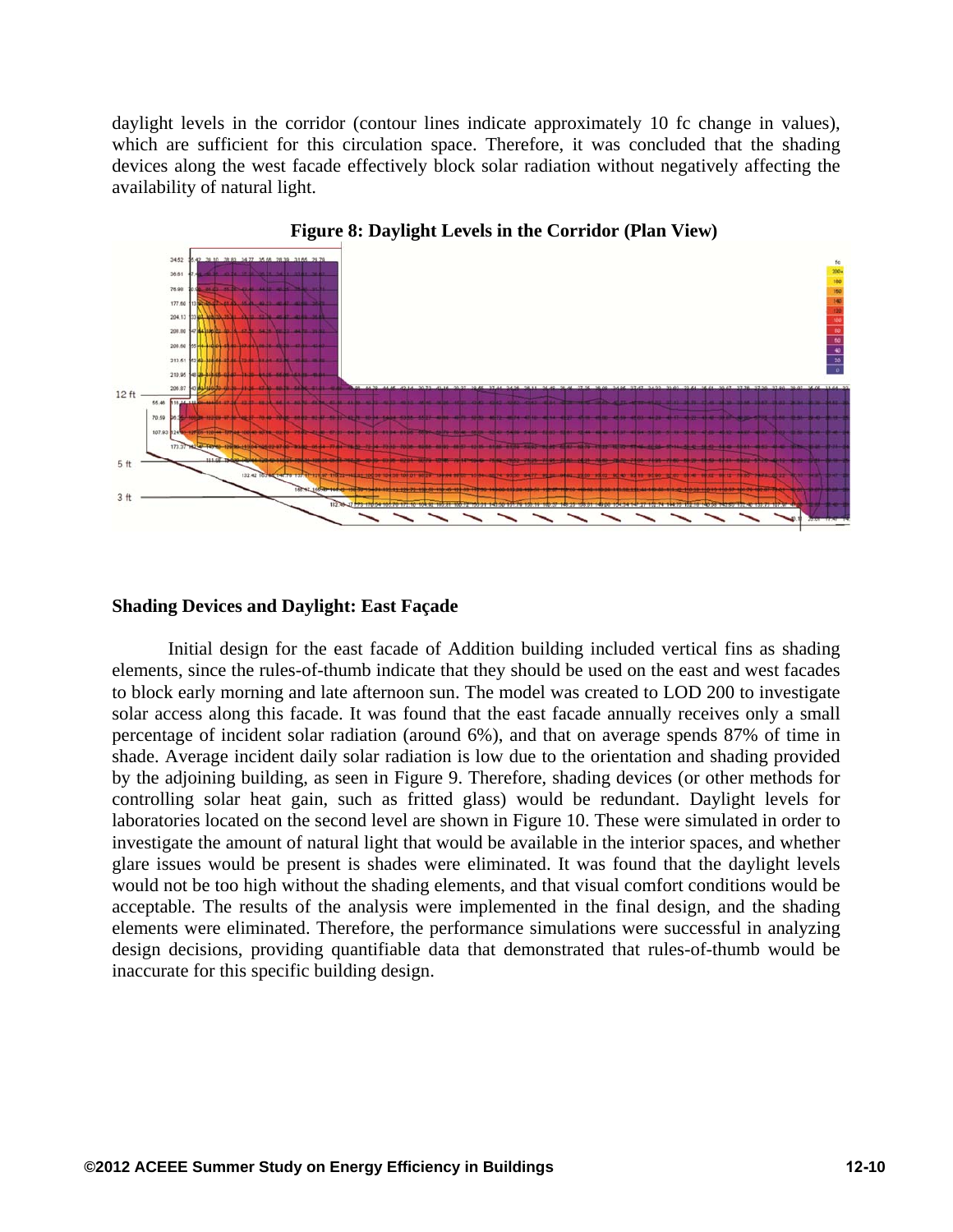**Figure 9: East Facade and Shadows on June 21**



**Figure 10: Daylight Levels for Laboratory Spaces (3D View)** 



## **Conclusion**

This paper reviewed data exchange between BIM and building performance analysis software, emphasizing differentiation between BIM "design" and "analysis" models. Interoperability between BIM-based design and simulation tools can improve the workflow between design documentation and analysis applications, where the design information contained in the models can be used for performance analysis. It is important to track what type of information is needed for a particular analysis, and how to use BIM to effectively simulate design decisions. Also, a specific case study illustrated how BIM design models can be used for building performance analysis, focusing on shading and orientation studies, solar access analysis, the performance of shading devices, and daylight simulations.

Our recommendations for successfully integrating of BIM-based building performance predictions with the design process are:

- Coupling BIM-based analysis with BIM-based design production tools occurs when all design/performance analysis team members work collaboratively within an iterative process of design decision-making.
- There are both direct (gbXML) and indirect (DXF) routes for exchanging three dimensional BIM models with building performance analysis applications. It is important to know what type of design information is needed for a specific analysis, which influences selection of data transfer mechanisms between BIM design and analysis tools. For example, building form and the overall geometry transferred via DXF file format are